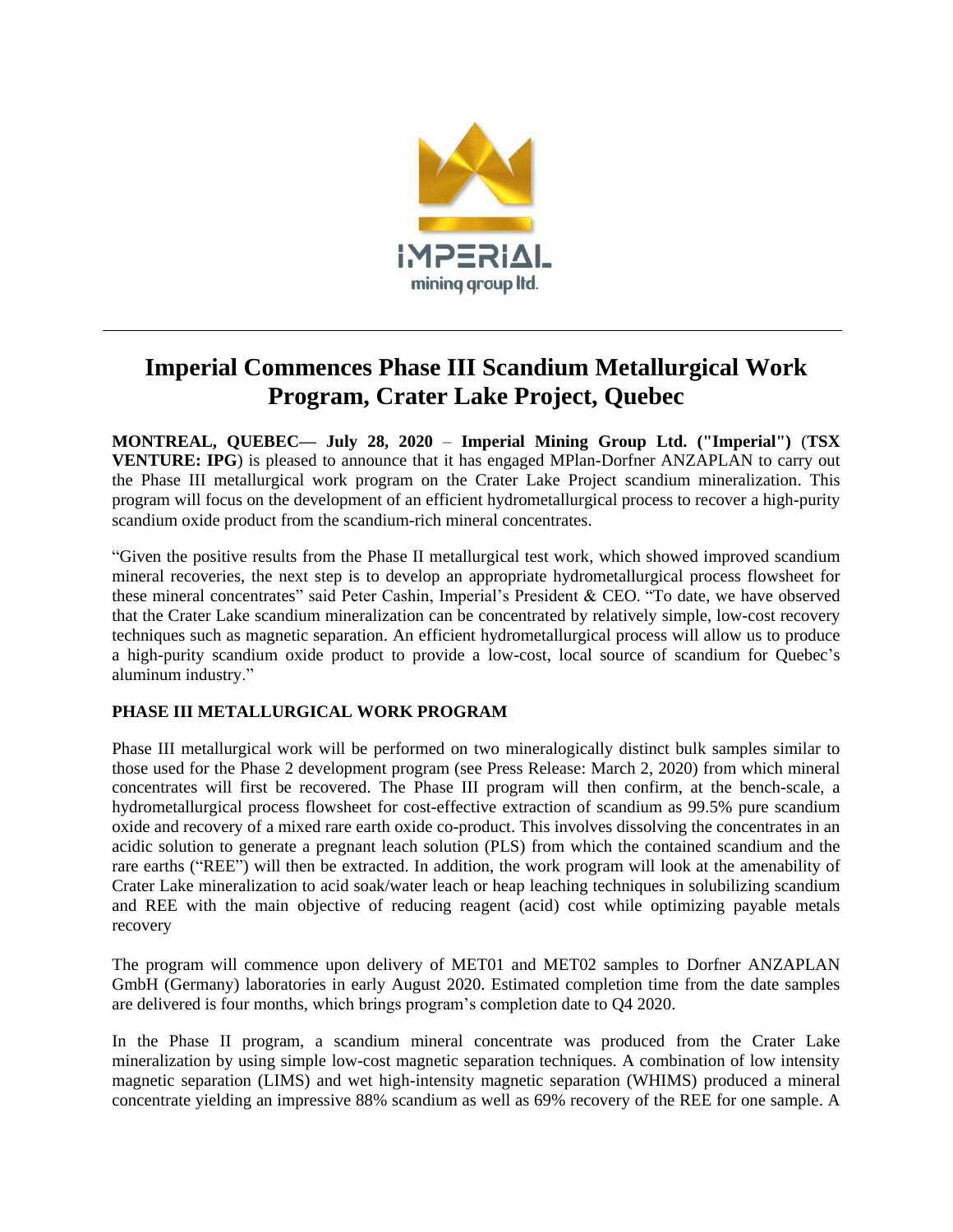combination of LIMS and WHIMS on the second sample with differing scandium mineralogy also yielded encouraging recoveries of 78% Sc and 56% TREE.

Additional testwork utilizing Sensor-based ore sorting and heavy liquid separation (HLS) methods confirm that X-Ray Transmission (XRT) sensor-based sorting and dense media separation (DMS) offer additional low-cost alternatives for inexpensively producing a mineral concentrate without the need of grinding, chemical reagents or extensive water consumption. DMS separation yielded recoveries of 90.6% Sc and 89.2% TREE in the mineral concentrate.

'We believe these next metallurgical development steps will allow us to design an efficient extraction process for this unique scandium deposit environment," said Dr. Yemi Oyediran, Imperial's Manager of Metallurgical Development. "Given it's potentially critical contribution as an important supply source of scandium to Quebec's aluminum industry, it is inherent on my team to develop an elegant and costeffective flowsheet that maximizes returns from the envisaged operation."

### **ABOUT THE SCANDIUM MARKET**

Scandium (Sc) acts as a grain-refiner and hardener of aluminum (Al) alloys. Al-Sc alloys combine high strength, ductility, weldability, improved corrosion resistance and a lower density. The combination of these properties makes aluminum-scandium alloys well-suited for industries that require next-generation lightweight structural materials for their platforms. Sc-modified Al alloys are highly valued as a critical lightweighting material as it is one-third the weight of steel and 40% lighter than titanium alloys, yet has equivalent mechanical strength characteristics.

The broader adoption of Sc in the aluminum alloys sector has been constrained by the limited availability of the metal in western commercial markets from the primary supply sources in China and Russia. The lack of reliable long-term supply sources to provide material for additional applications has also constrained market growth. This has resulted in much higher prices for Sc compared to competing alloy materials, such as titanium and carbon composites, limiting its broader use. The current price of the metal oxide published by USGS indicates that it trades in a range of **approximately US\$2,000-4,000/kg for 99.99% purity**.

Rio Tinto recently announced that they developed a new process to extract the critical metal scandium from by-products generated at its RTFT metallurgical operation in Sorel-Tracy, Quebec, a facility that produces titanium dioxide from ilmenite mined at the Lac Tio open-pit mine near Havre-Saint-Pierre. Developed by researchers at the Rio Tinto Fer et Titane (RTFT) Research & Development Centre, the company has been producing scandium oxide that meets market specifications since the second half of 2019 as part of a pilot project. "This breakthrough on scandium is a great example of how we are looking at our operations across the world with fresh eyes to see how we can extract value from by-product streams," Rio Tinto CEO Jean-Sébastien Jacques said in a press release. "This exciting breakthrough in processing technology leverages our existing mining operation to provide what can be a scalable, highquality and low-cost source of scandium oxide to markets and manufacturers."

The announcement is also a critical validation that a major mining player recognizes that scandiumaluminum alloys have significant market potential and, with the continued availability of sustainable sources of scandium supply, will likely see incremental growth where a strong, lightweight, heat and corrosion resistant material is required by manufacturers.

#### **QUALIFIED PERSON**

The technical content in this press release was reviewed and certified by Dr. Yemi Oyediran, an Ontarioregistered P. Eng., Imperial's Manager of Metallurgical Development.